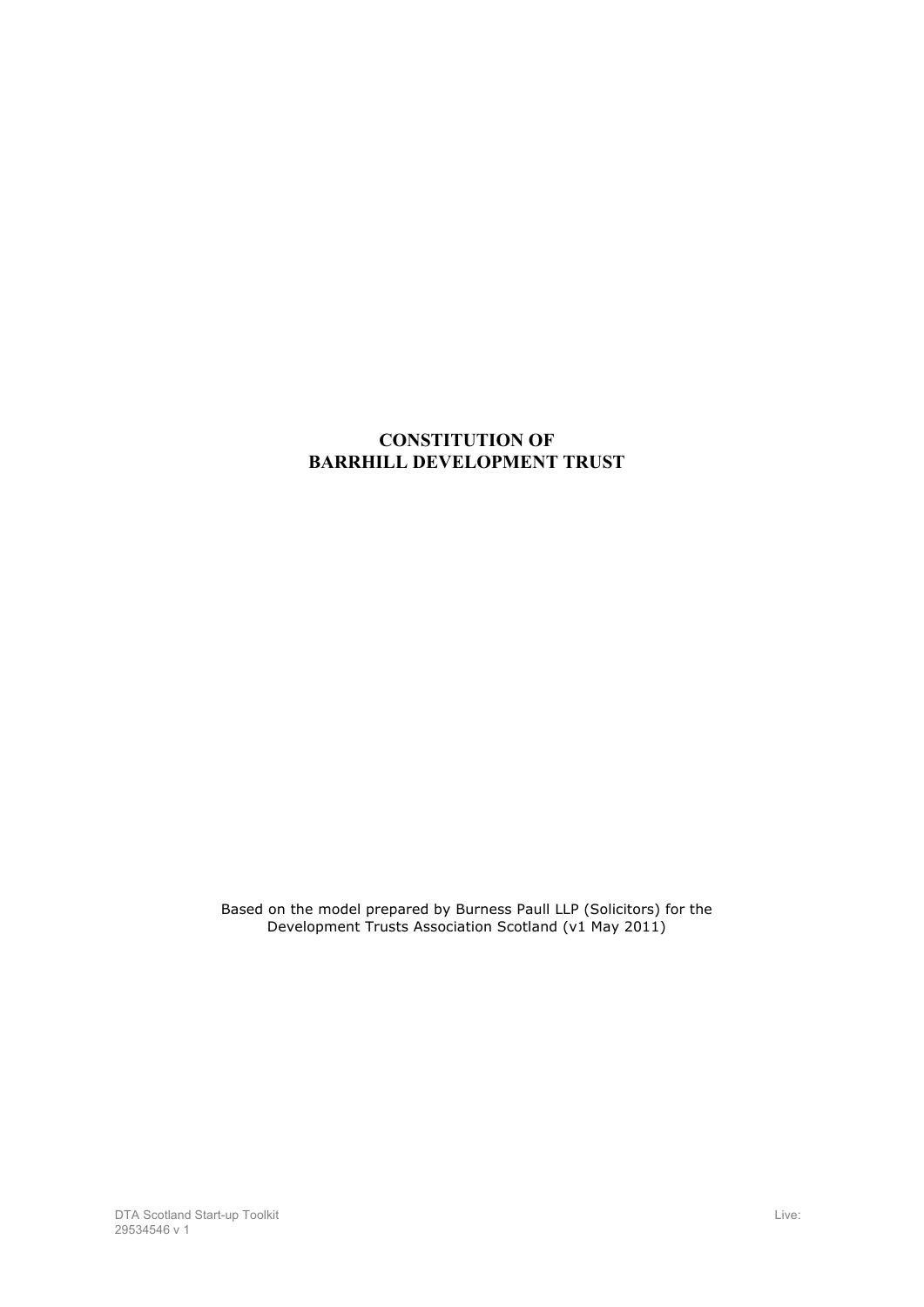# **CONSTITUTION**

### **of**

# **BARRHILL DEVELOPMENT TRUST**

| <b>CONTENTS</b>                                                    |                                                                                                                                                                                                                                      |                   |
|--------------------------------------------------------------------|--------------------------------------------------------------------------------------------------------------------------------------------------------------------------------------------------------------------------------------|-------------------|
| <b>GENERAL</b>                                                     | type of organisation, Scottish principal<br>office, name, purposes, powers, liability,<br>general structure                                                                                                                          | clauses 1 - 10    |
| <b>MEMBERS</b>                                                     | categories of membership & criteria,<br>application, subscription, register<br>of<br>members, withdrawal, transfer, expulsion                                                                                                        | clauses 12 - 29   |
| <b>DECISION-MAKING</b><br><b>BY THE MEMBERS</b>                    | members' meetings, power to request<br>members' meeting, notice, procedure at<br>members' meetings, voting at members'<br>meetings, written resolutions, minutes                                                                     | clauses 30 - 60   |
| <b>BOARD (CHARITY</b><br><b>TRUSTEES)</b>                          | number, categories, eligibility, initial<br>charity trustees, election/retiral,<br>appointment/re-appointment, termination of<br>office, register of charity trustees, office<br>bearers, powers, general duties, code of<br>conduct | clauses 61 - 95   |
| <b>DECISION-MAKING</b><br><b>BY THE CHARITY</b><br><b>TRUSTEES</b> | notice, procedure at board meetings, minutes                                                                                                                                                                                         | clauses 90 - 109  |
| <b>ADMINISTRATION</b>                                              | sub-committees, operation of accounts,<br>secretary, accounting records and annual<br>accounts                                                                                                                                       | clauses 104 - 119 |
| <b>MISCELLANEOUS</b>                                               | winding up, alterations to the constitution,<br>interpretation                                                                                                                                                                       | clauses 114 - 125 |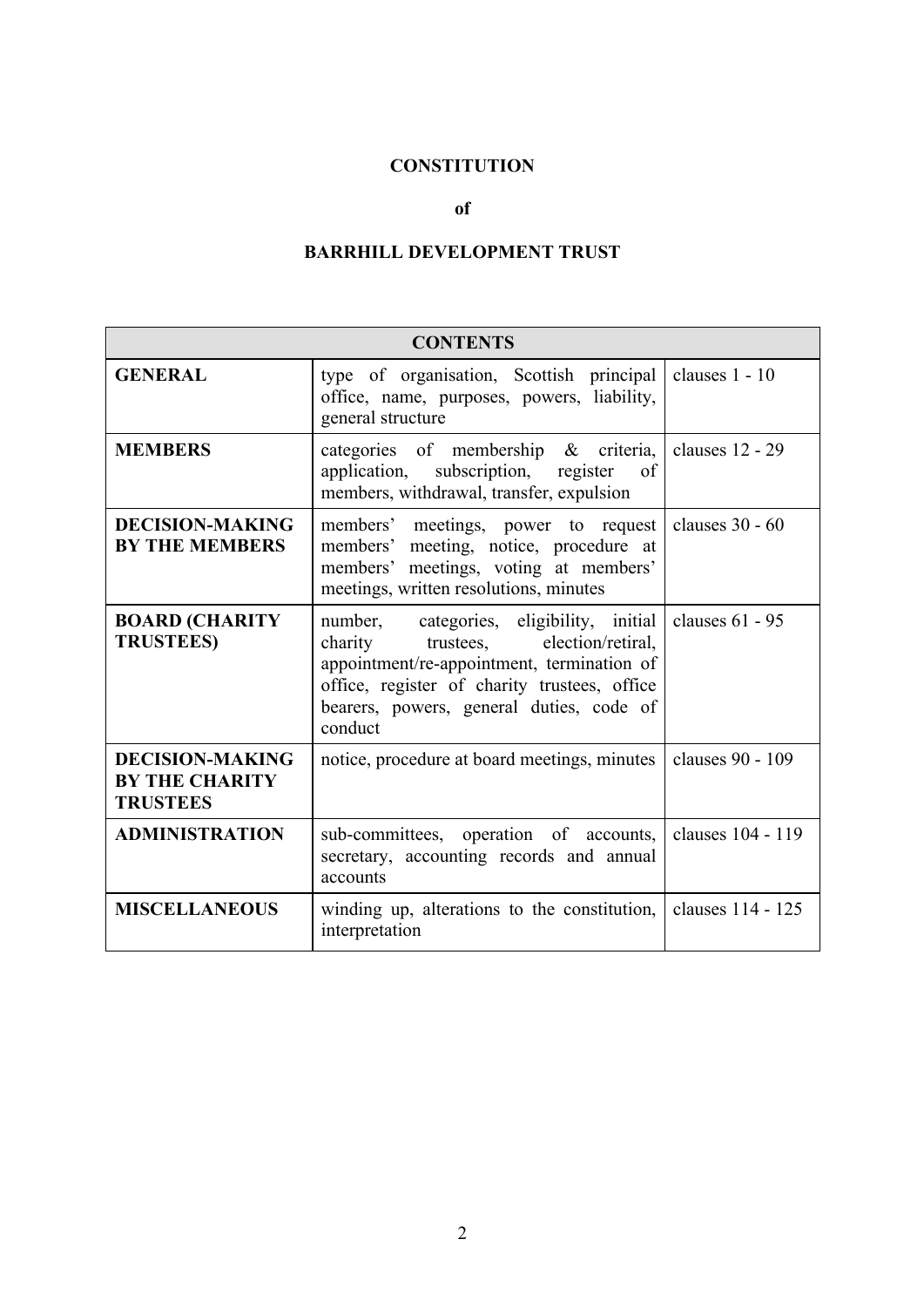# **GENERAL**

### **Type of organisation**

1 The organisation will, upon registration, be a Scottish Charitable Incorporated Organisation (SCIO).

# **Scottish principal office**

2 The principal office of the organisation will be in Scotland (and must remain in Scotland).

### **Name**

3 The name of the organisation is "Barrhill Development Trust"

## **Purposes**

- 4 The company has been formed to benefit the community of Barrhill, South Ayrshire ("the Community") with the following objects:
	- 4.1 To relieve the poverty and needs of the elderly and disadvantaged people in Barrhill.
	- 4.2 The advancement of citizenship or community development, by supporting and developing community development projects, including the advancement of rural affordable housing, rural regeneration and advancement of first-class community facilities and activities;
	- 4.3 The advancement of arts, heritage, culture and science, in particular the history and heritage of Barrhill and surrounding area, including the Pilgrim's Trail and the Martyrs Tomb and other heritage assets, and community arts projects, including youth arts.
	- 4.4 The advancement of public participation in sport, by maintaining and developing local sports facilities, in particular Barrhill playing fields and Barrhill Adventure Play Park, Barrhill Memorial Sports Hall and Barrhill Bowling Club, and by developing any other such sites that may in the future become available to the community for the purpose of sporting activity;
	- 4.5 The provision of recreational and social activities and the organisation of recreational activities, by supporting a wide range of recreational activities for the broader community, who suffer from a lack of opportunity to engage in recreational activities due to the isolated area in which they live;
	- 4.6 The advancement of environmental protection and improvement, by supporting community initiatives which promote energy conservation and the introduction of renewable energy projects which reduce carbon emissions and create sustainable energy sources in the Barrhill area, and by supporting and developing recycling initiatives in the area;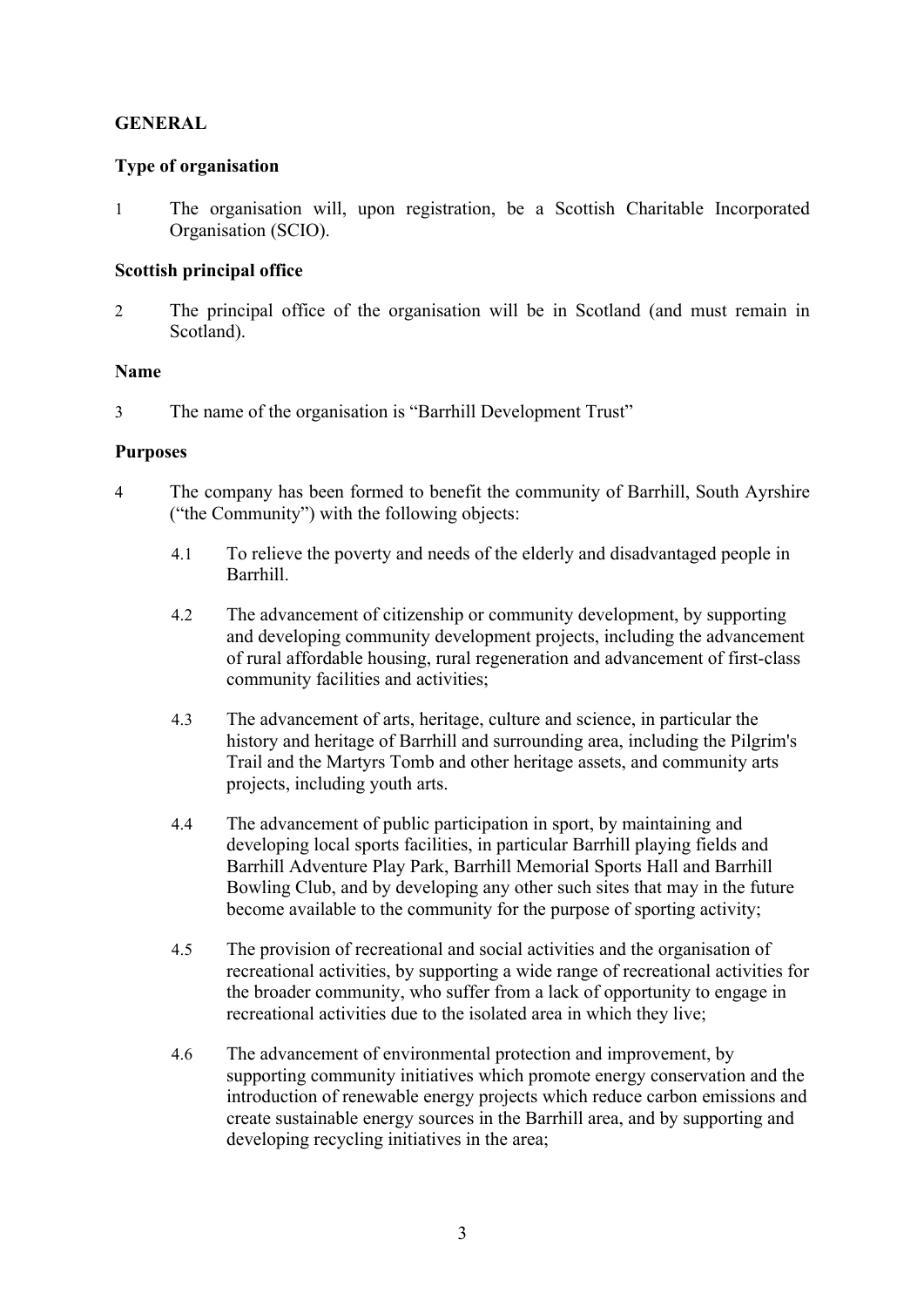# **Powers**

- 5 The organisation has power to do anything which is calculated to further its purposes or is conducive or incidental to doing so.
- 6 No part of the income or property of the organisation may be paid or transferred (directly or indirectly) to the members - either in the course of the organisation's existence or on dissolution - except where this is done in direct furtherance of the organisation's charitable purposes.

### **Liability of members**

- 7 The members of the organisation have no liability to pay any sums to help to meet the debts (or other liabilities) of the organisation if it is wound up; accordingly, if the organisation is unable to meet its debts, the members will not be held responsible.
- 8 The members and charity trustees have certain legal duties under the Charities and Trustee Investment (Scotland) Act 2005; and clause 7 does not exclude (or limit) any personal liabilities they might incur if they are in breach of those duties or in breach of other legal obligations or duties that apply to them personally.

### **General structure**

- 9 The structure of the organisation consists of:
	- 9.1 the MEMBERS who have the right to attend members' meetings (including any annual general meeting) and have important powers under the constitution; in particular, the members appoint people to serve on the board and take decisions on changes to the constitution itself;
	- 9.2 the BOARD who hold regular meetings, and generally control the activities of the organisation; for example, the board is responsible for monitoring and controlling the financial position of the organisation.
- 10 The people serving on the board are referred to in this constitution as CHARITY **TRUSTEES**

#### **MEMBERS**

#### **Categories of Members**

11 For the purposes of this constitution:

(a) "Ordinary Member" means a member admitted under clause 12; "Ordinary Membership" shall be construed accordingly;

(b) "Associate Member" means a member admitted under clause 13; "Associate Membership" shall be construed accordingly;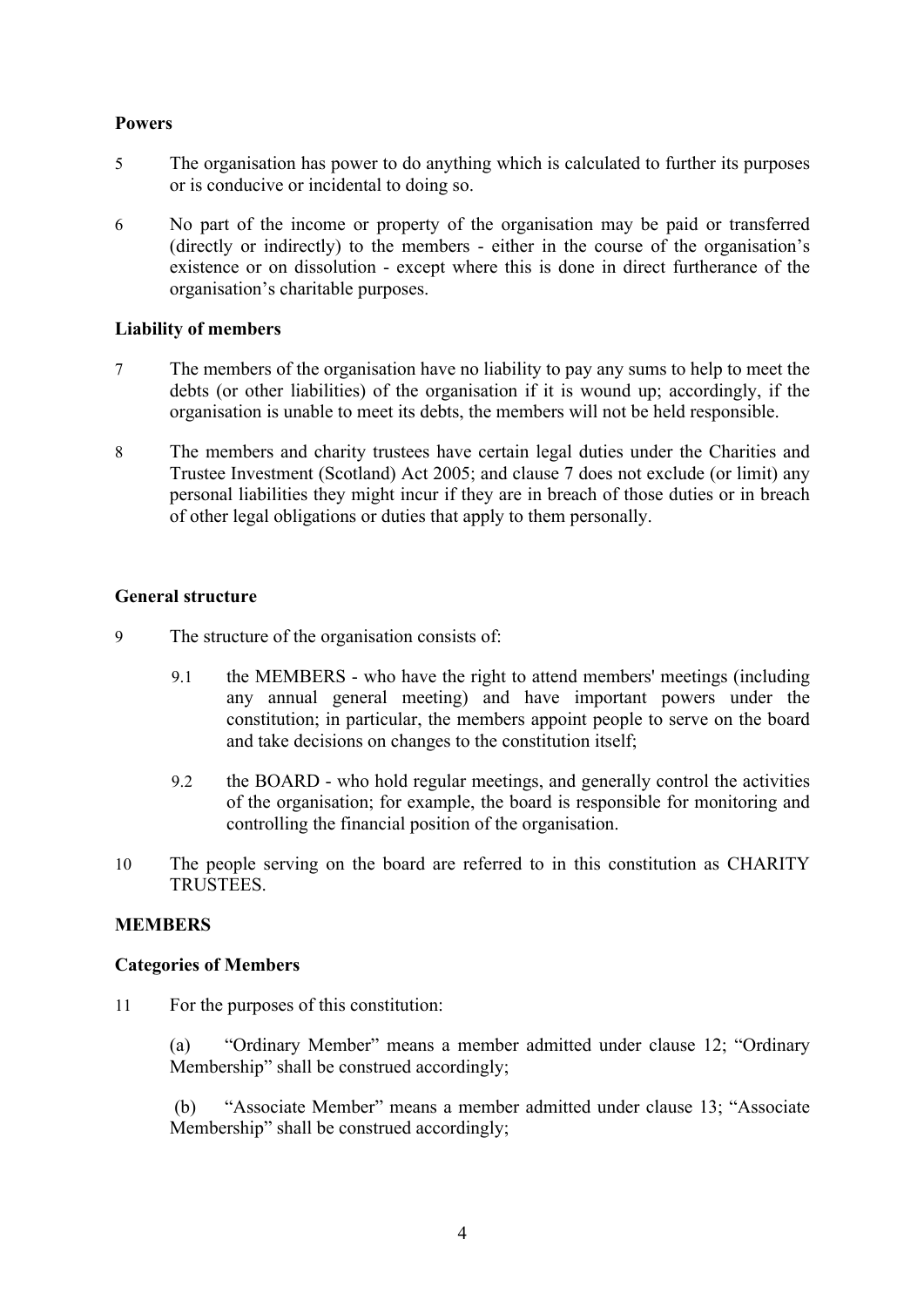(c) "Junior Member" means a member admitted under clause 14; "Junior Membership" shall be construed accordingly."

#### **Qualifications for membership**

- 12 Ordinary Membership shall be open to any individual aged 16 or over who supports the objects of the organisation and is a resident of Barrhill and Barrhill Community Council area.
- 13 Associate Membership shall be open to those individuals who are not residents of Barrhill. Associate Members are neither eligible to stand for election to the board nor to vote at any members' meeting.
- 14 Junior Membership shall be open to those individuals who are aged between 12 and 15 who support the objects of the organisation. Junior Members are neither eligible to stand for election to the board nor to vote at any members' meeting.
- 15 Employees of the organisation are not eligible for membership.

#### **Application for membership**

- 16 Any person who wishes to become a member must sign a written application for membership; the application will then be considered by the board at its next board meeting.
- 17 The board must notify each applicant promptly (in writing or by e-mail) of its decision on whether or not to admit him/her to membership.

### **Membership subscription**

#### **Register of members**

- 18 The board must keep a register of members, setting out
	- 18.1 for each current member:
		- 18.1.1 his/her full name and address; and
		- 18.1.2 the date on which he/she was registered as a member of the organisation;
	- 18.2 for each former member for at least six years from the date on he/she ceased to be a member:
		- 18.2.1 his/her name; and
		- 18.2.2 the date on which he/she ceased to be a member.
- 19 The board must ensure that the register of members is updated within 28 days of any change:
	- 19.1 which arises from a resolution of the board or a resolution passed by the members of the organisation; or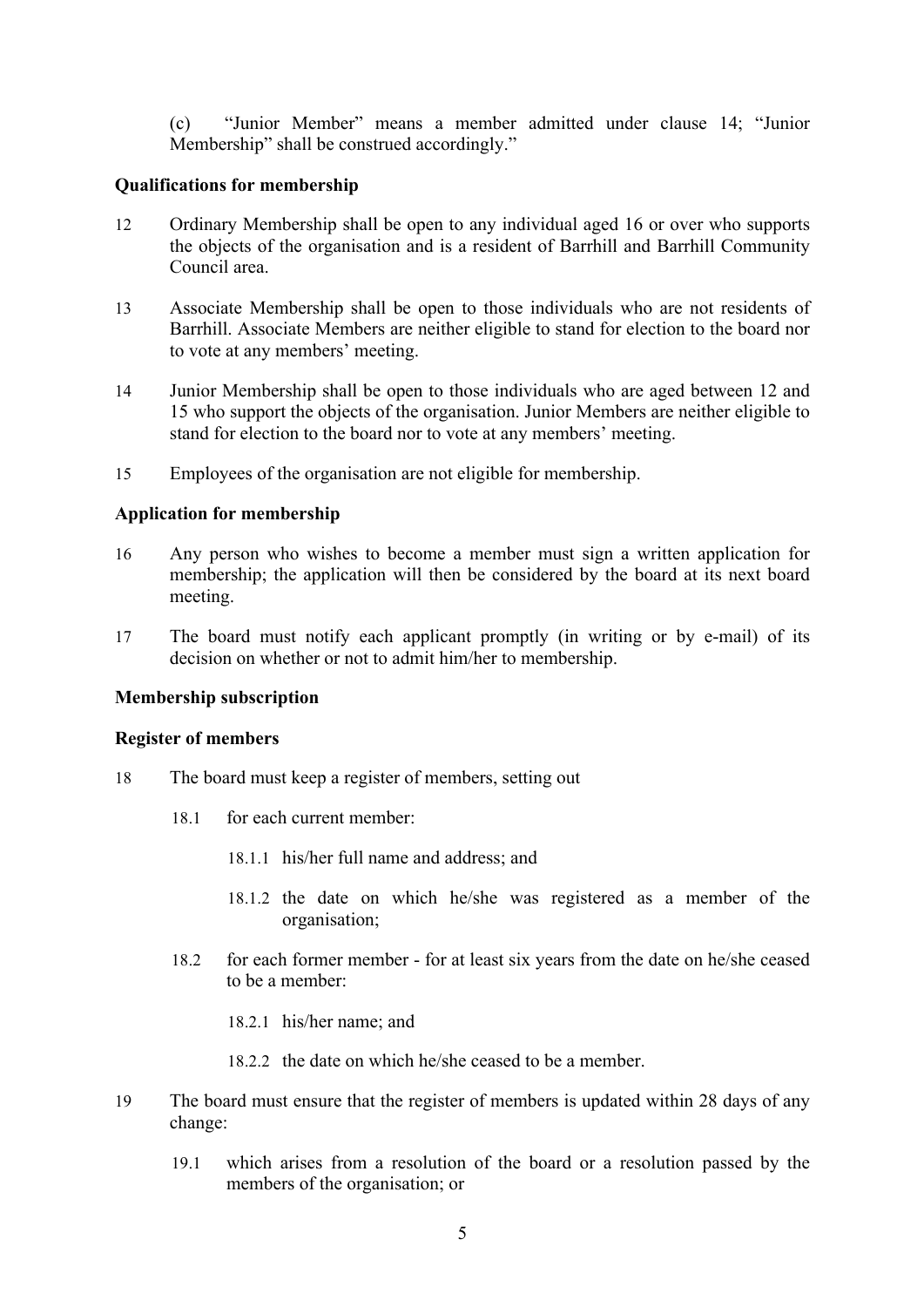- 19.2 which is notified to the organisation.
- 20 If a member or charity trustee of the organisation requests a copy of the register of members, the board must ensure that a copy is supplied to him/her within 28 days, providing the request is reasonable; if the request is made by a member (rather than a charity trustee), the board may provide a copy which has the addresses blanked out.

#### **Withdrawal from membership**

21 Any person who wants to withdraw from membership must give a written notice of withdrawal to the organisation, signed by him/her; he/she will cease to be a member as from the time when the notice is received by the organisation.

## **Transfer/cessation of membership**

22 Membership of the organisation may not be transferred by a member and will cease on death.

### **Expulsion from membership**

- 23 Any person may be expelled from membership by way of a resolution passed by not less than two thirds of those present and voting at a members' meeting, providing the following procedures have been observed:
	- 23.1 at least 21 days' notice of the intention to propose the resolution must be given to the member concerned, specifying the grounds for the proposed expulsion;
	- 23.2 the member concerned will be entitled to be heard on the resolution at the members' meeting at which the resolution is proposed.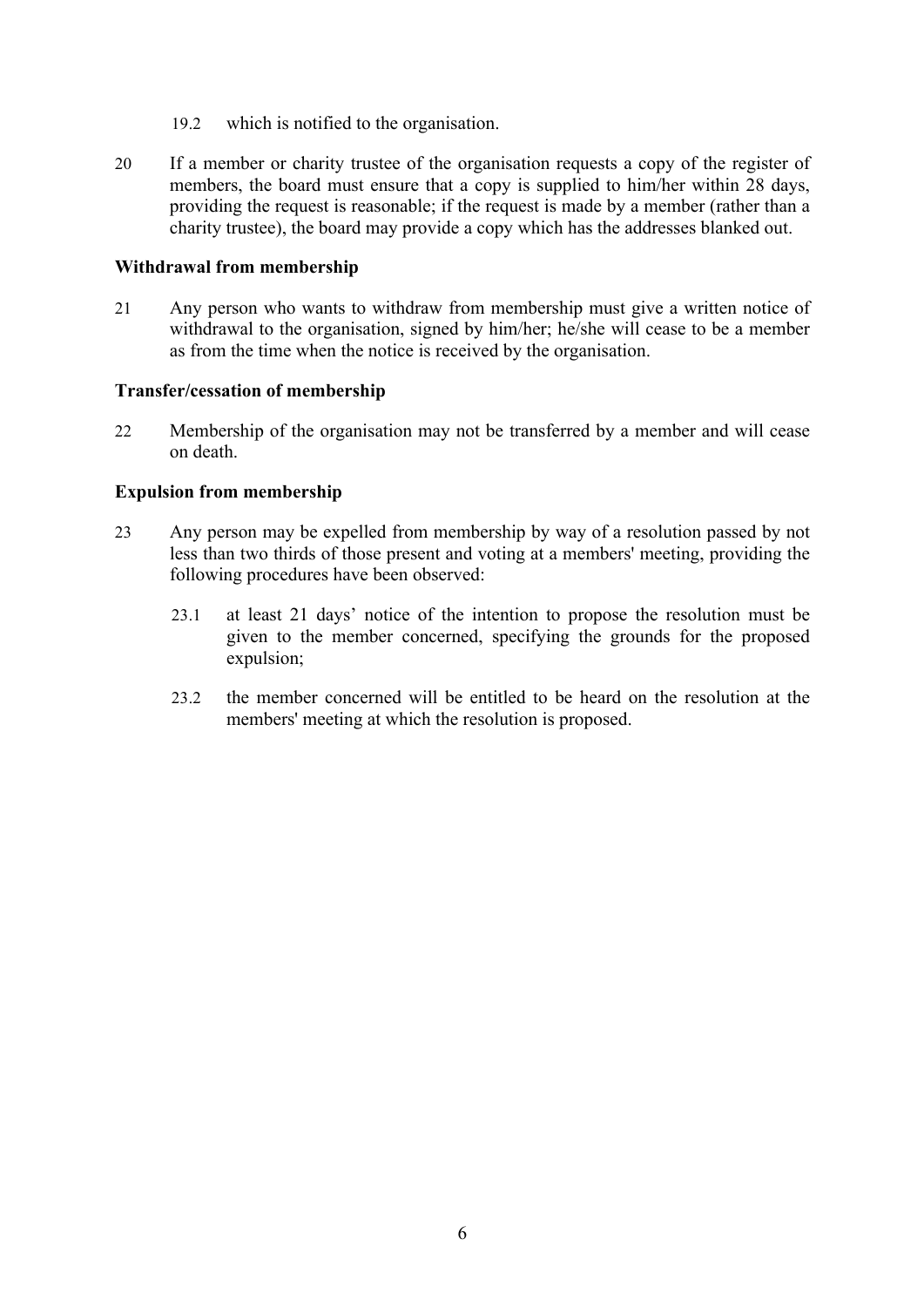# **DECISION-MAKING BY THE MEMBERS**

## **Members' meetings**

- 24 The board must arrange a meeting of members (an annual general meeting or "AGM") in each calendar year.
- 25 The gap between one AGM and the next must not be longer than 15 months.
- 26 Notwithstanding clause 30, an AGM does not need to be held during the calendar year in which the organisation is formed; but the first AGM must still be held within 15 months of the date on which the organisation is formed.
- 27 The business of each AGM must include:-
	- 27.1 a report by the chair on the activities of the organisation;
	- 27.2 consideration of the annual accounts of the organisation;
	- 27.3 the election/re-election of charity trustees, as referred to in clauses 63 to 68.
- 28 The board may arrange a special members' meeting at any time.

## **Power to request the board to arrange a special members' meeting**

- 29 The board must arrange a special members' meeting if they are requested to do so by a notice (which may take the form of two or more documents in the same terms, each signed by one or more members) by members who amount to 5% or more of the total Ordinary membership of the organisation at the time, providing:
	- 29.1 the notice states the purposes for which the meeting is to be held; and
	- 29.2 those purposes are not inconsistent with the terms of this constitution, the Charities and Trustee (Investment) Scotland Act 2005 or any other statutory provision.
- 30 If the board receive a notice under clause 29, the date for the meeting which they arrange in accordance with the notice must not be later than 28 days from the date on which they received the notice.

# **Notice of members' meetings**

- 31 At least 14 clear days' notice must be given of any AGM or any special members' meeting.
- 32 The notice calling a members' meeting must specify in general terms what business is to be dealt with at the meeting; and
	- 32.1 in the case of a resolution to alter the constitution, must set out the exact terms of the proposed alteration(s); or
	- 32.2 in the case of any other resolution falling within clause 54 (requirement for two-thirds majority) must set out the exact terms of the resolution.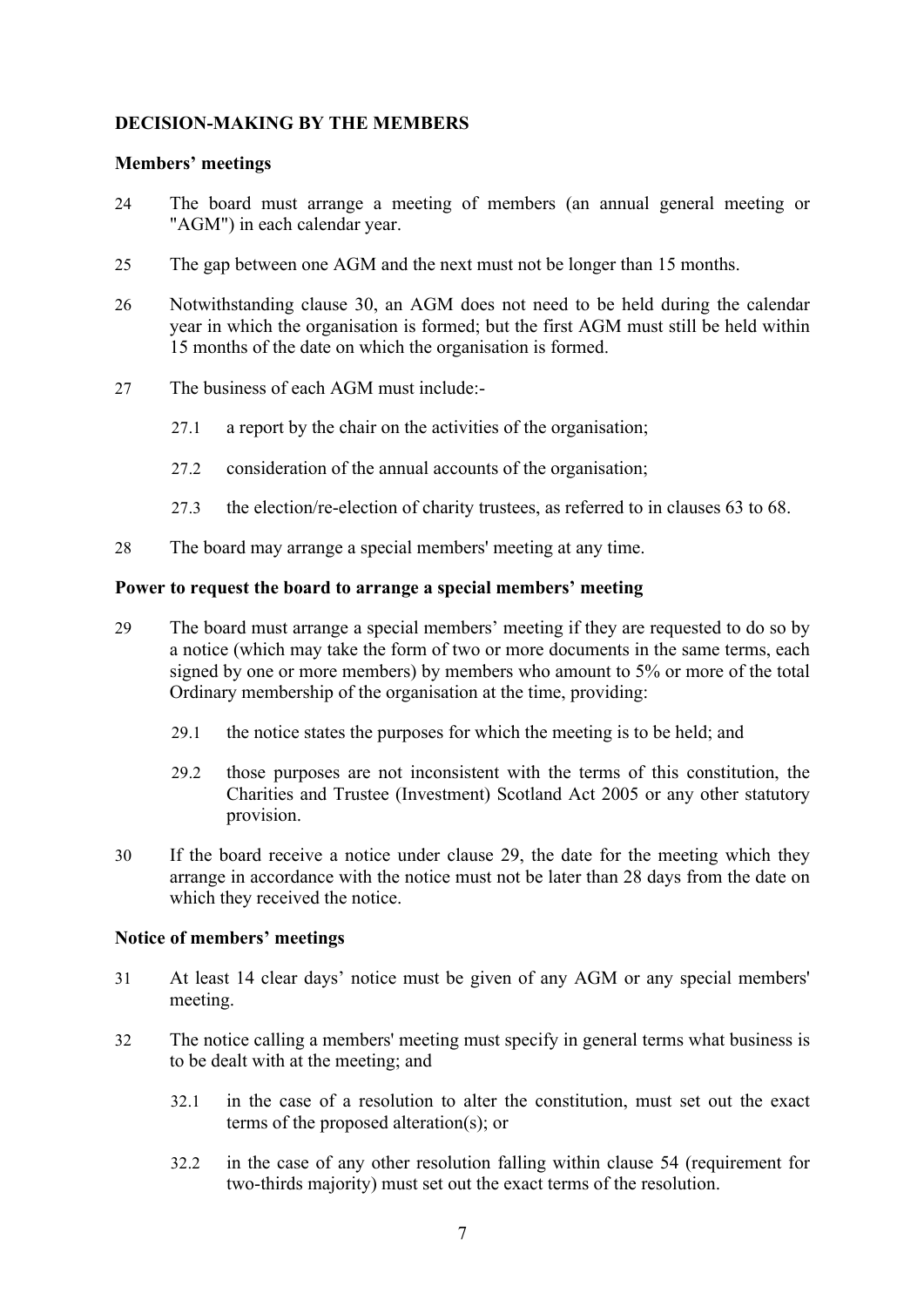- 33 The reference to "clear days" in clause 37 shall be taken to mean that, in calculating the period of notice,
	- 33.1 the day after the notices are posted (or sent by e-mail) should be excluded; and
	- 33.2 the day of the meeting itself should also be excluded.
- 34 Notice of every members' meeting must be given to all the members of the organisation, and to all the charity trustees; but the accidental omission to give notice to one or more members will not invalidate the proceedings at the meeting.
- 35 Any notice which requires to be given to a member under this constitution must be:
	- 35.1 sent by post to the member, at the address last notified by him/her to the organisation; *or*
	- 35.2 sent by e-mail to the member, at the e-mail address last notified by him/her to the organisation.

## **Procedure at members' meetings**

- 36 No valid decisions can be taken at any members' meeting unless a quorum is present.
- 37 The quorum for a members' meeting is 5 Ordinary members, present in person.
- 38 If a quorum is not present within 15 minutes after the time at which a members' meeting was due to start - or if a quorum ceases to be present during a members' meeting - the meeting cannot proceed; and fresh notices of meeting will require to be sent out, to deal with the business (or remaining business) which was intended to be conducted.
- 39 The chair of the organisation should act as chairperson of each members' meeting.
- 40 If the chair of the organisation is not present within 15 minutes after the time at which the meeting was due to start (or is not willing to act as chairperson), the charity trustees present at the meeting must elect (from among themselves) the person who will act as chairperson of that meeting.

### **Voting at members' meetings**

- 41 Every Ordinary member has one vote, which may be given (whether or a show of hands or on a secret ballot) either personally or by proxy.
- 42 An Ordinary member who wishes to appoint a proxy to vote on his/her behalf at any members' meeting:
	- 42.1 must give to the organisation a proxy form (in such terms as the board requires), signed by an appropriate officer of the member; or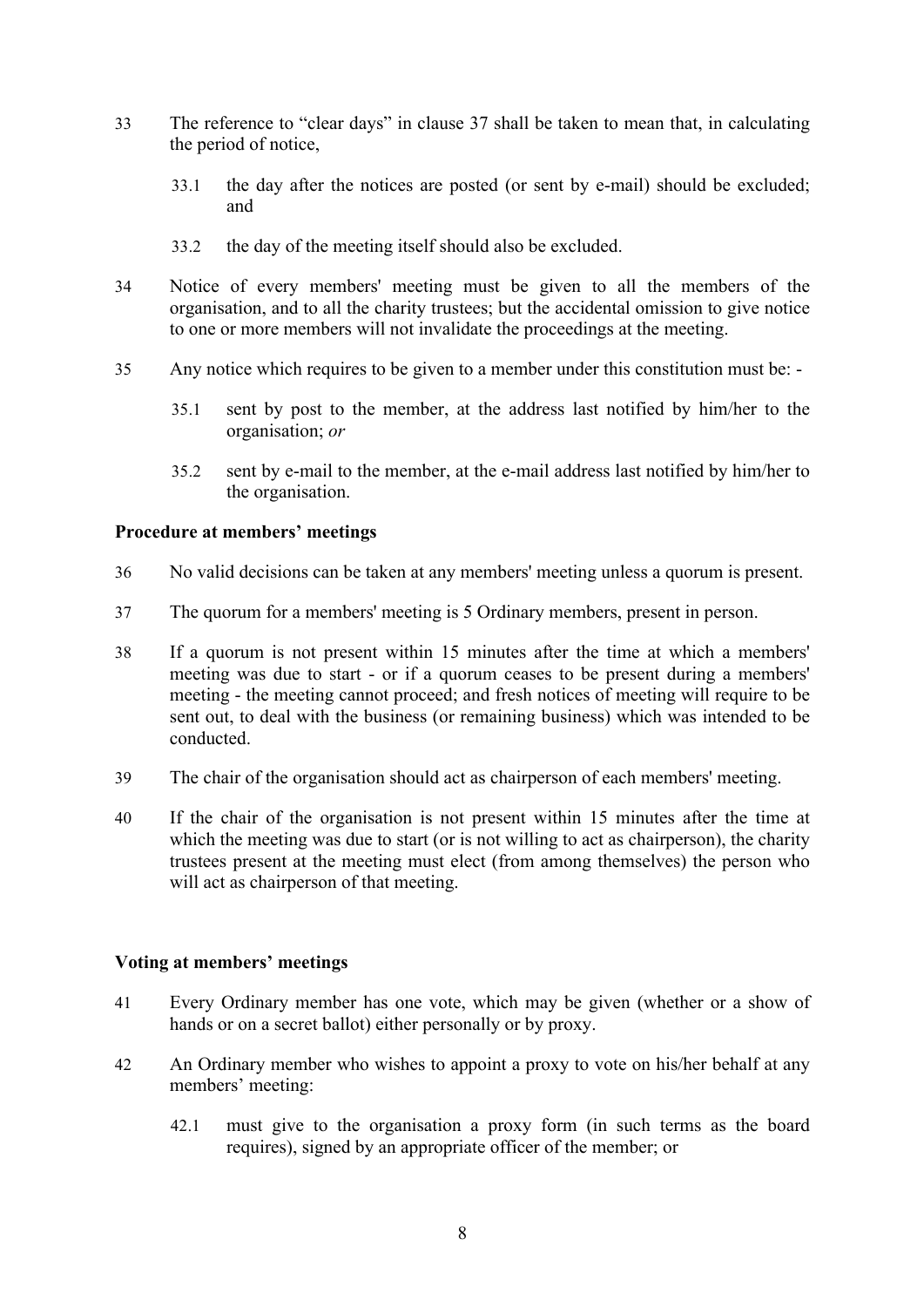42.2 must send by electronic means to the organisation at such electronic address as may have been notified to the members for that purpose, a proxy form (in such terms as the board requires)

providing (in either case) the proxy form is received by the organisation at the relevant address not less than 48 hours before the time for holding the meeting (or, as the case may be, adjourned meeting).

- 43 In calculating the 48-hour period referred to in clause 48, no account shall be taken of any part of a day that is not a working day.
- 44 An instrument of proxy which does not comply with the provisions of clause 48, or which is not lodged or given in accordance with such provisions, shall be invalid.
- 45 An Ordinary member shall not be entitled to appoint more than one proxy to attend on the same occasion.
- 46 A proxy appointed to attend and vote at any members' meeting instead of an Ordinary member shall have the same right as the member who appointed him/her to speak at the meeting; and need not be a member of the organisation.
- 47 All decisions at members' meetings will be made by majority vote with the exception of the types of resolution listed in clause 54.
- 48 The following resolutions will be valid only if passed by not less than two thirds of those Ordinary members voting on the resolution at a members' meeting (or if passed by way of a written resolution under clause 58):
	- 48.1 a resolution amending the constitution;
	- 48.2 a resolution expelling a person from membership under article 29;
	- 48.3 a resolution directing the board to take any particular step (or directing the board not to take any particular step);
	- 48.4 a resolution approving the amalgamation of the organisation with another SCIO (or approving the constitution of the new SCIO to be constituted as the successor pursuant to that amalgamation);
	- 48.5 a resolution to the effect that all of the organisation's property, rights and liabilities should be transferred to another SCIO (or agreeing to the transfer from another SCIO of all of its property, rights and liabilities);
	- 48.6 a resolution for the winding up or dissolution of the organisation.
- 49 If there is an equal number of votes for and against any resolution, the chairperson of the meeting will be entitled to a second (casting) vote.
- 50 A resolution put to the vote at a members' meeting will be decided on a show of hands - unless the chairperson (or at least two other Ordinary members present at the meeting) ask for a secret ballot.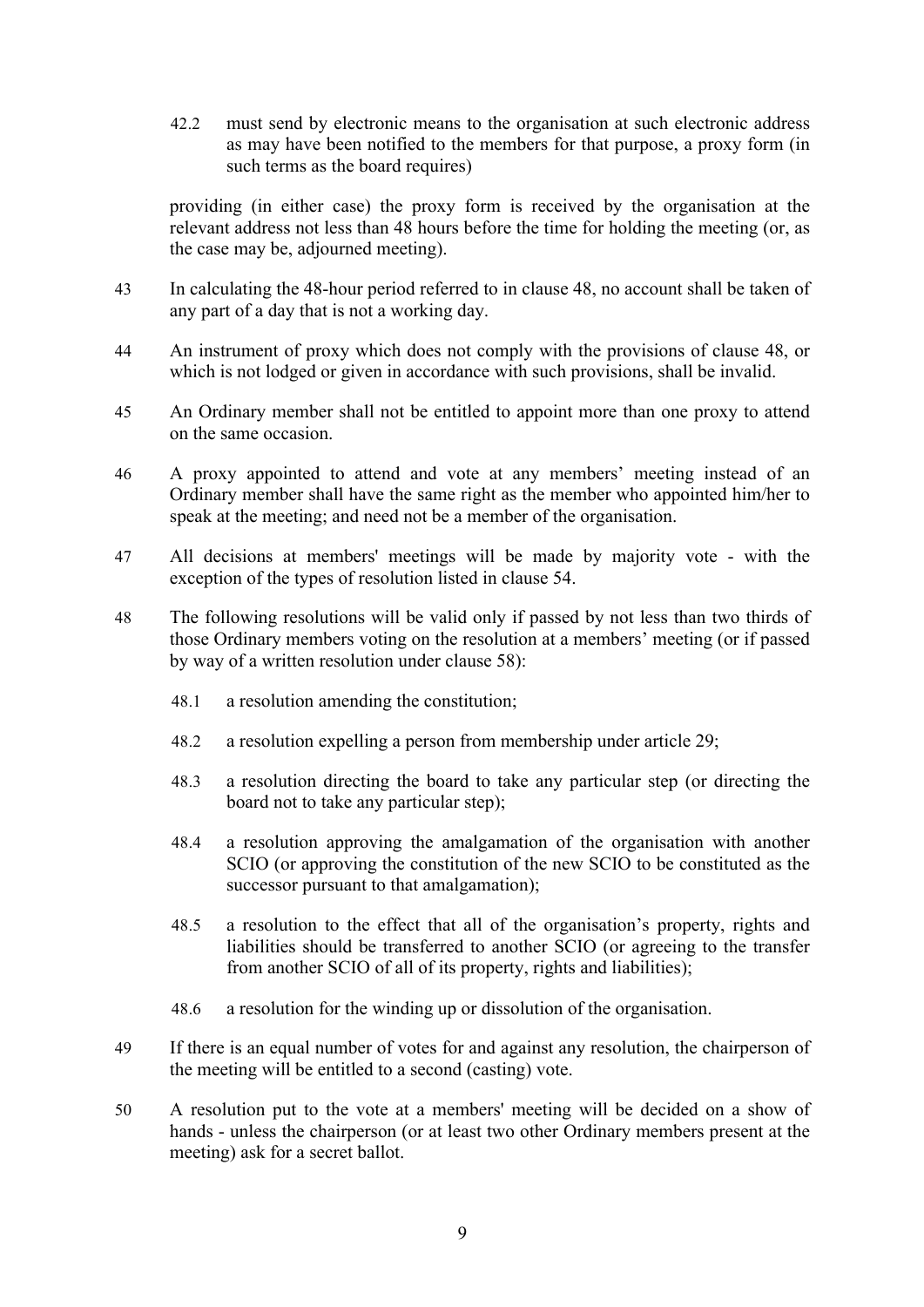51 The chairperson will decide how any secret ballot is to be conducted, and he/she will declare the result of the ballot at the meeting.

### **Written resolutions by members**

52 A resolution agreed to in writing (or by e-mail) by all the Ordinary members will be as valid as if it had been passed at a members' meeting; the date of the resolution will be taken to be the date on which the last member agreed to it.

#### **Minutes**

- 53 The board must ensure that proper minutes are kept in relation to all members' meetings.
- 54 Minutes of members' meetings must include the names of those present; and (so far as possible) should be signed by the chairperson of the meeting.

#### **BOARD**

#### **Number of charity trustees**

55 The maximum number of charity trustees is up to 15.

#### **Categories of charity trustee**

- 56 In this constitution:
	- 56.1 "Member Trustee" means a charity trustee (drawn from the Ordinary membership of the organisation) elected/appointed under clauses 69 to 68;
	- 56.2 "Co-opted Trustee" means a (non-member) charity trustee appointed by the board under clauses 75 and 70.

#### **Maximum/minimum number of charity trustees**

- 57 The maximum number of charity trustees shall be 15, out of that number, no more than 12 shall be Member Trustees and no more than shall 3 be Co-opted Trustees.
- 58 The minimum number of charity trustees shall be 5.
- 59 At any given time, a majority of the charity trustees must be Member Trustees.

#### **Eligibility**

- 60 A person shall not be eligible for election/appointment as a Member Trustee unless he/she is an Ordinary member of the organisation; a person appointed as a Co-opted Trustee need not, however, be a member of the organisation.
- 61 A person will not be eligible for election or appointment as a charity trustee if he/she is: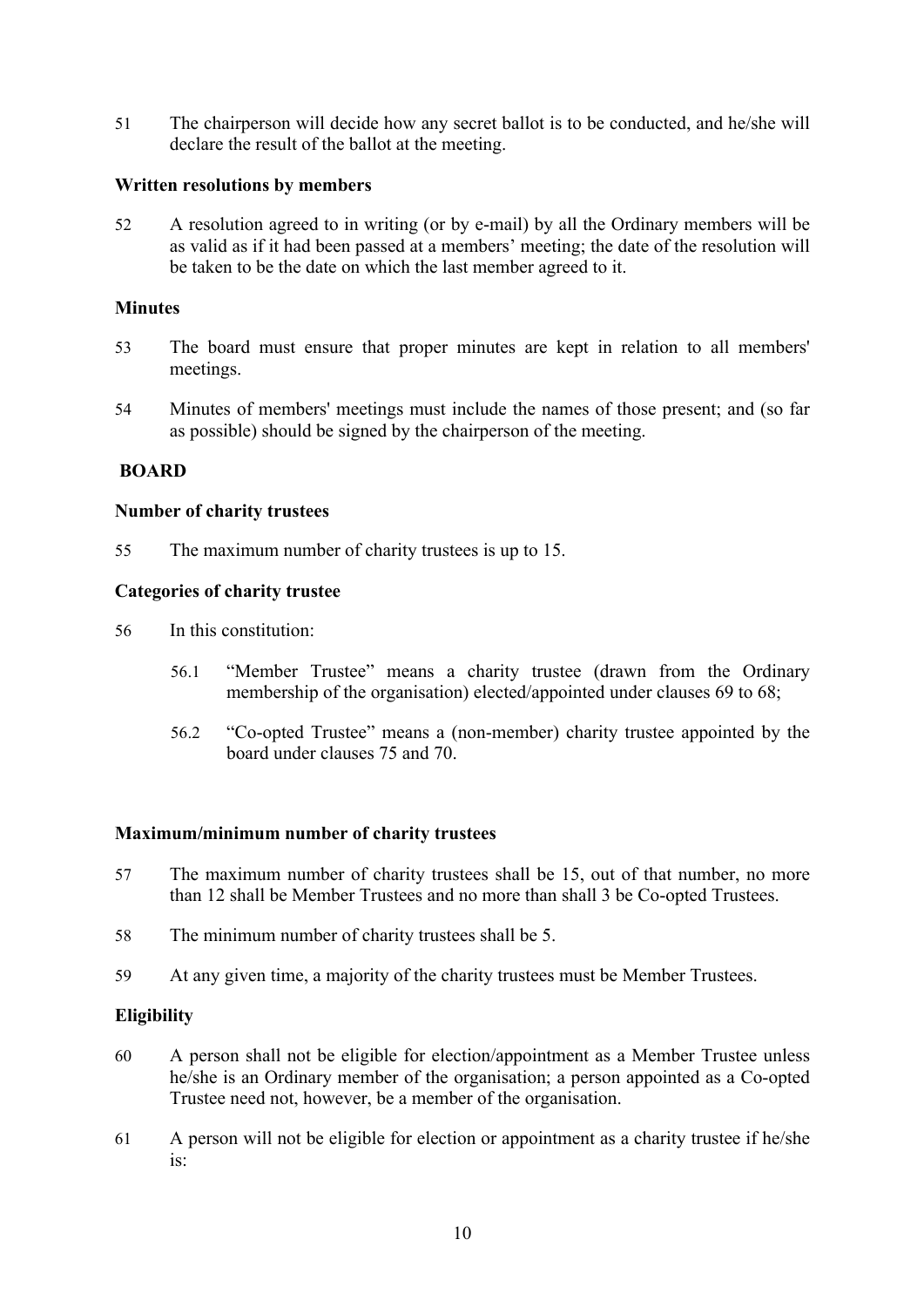- 61.1 disqualified from being a charity trustee under the Charities and Trustee Investment (Scotland) Act 2005; or
- 61.2 an employee of the organisation.

# **Initial charity trustees**

62 The individuals who signed the charity trustee declaration forms which accompanied the application for incorporation of the organisation shall be deemed to have been appointed by the members as charity trustees (within the category of "Member Trustees") with effect from the date of incorporation of the organisation.

## **Election, retiral, re-election: Member Trustees**

- 63 At each AGM, the Ordinary members may (subject to clauses 63 and 67) elect any Ordinary member (providing he/she is willing to act) to be a charity trustee (a "Member Trustee")
- 64 The board may (subject to clauses 63 and 67) at any time appoint any Ordinary member (providing he/she is willing to act) to be a charity trustee (a "Member Trustee").
- 65 At the first AGM, 12 months after the formation of the SCIO 3 of the Member Trustees shall retire from office; the question of which of them is to retire shall be determined by some random method. Those Trustees can stand for re-election, should they choose to.
- 66 At each AGM (other than the first)
	- 66.1 any Member Trustee appointed under clause 70 during the period since the preceding AGM shall retire from office;
	- 66.2 out of the remaining Member Trustees, 3 shall retire from office.
- 67 The charity trustees to retire under paragraph 66.2 shall be those who have been longest in office since they were last elected or re-elected; as between persons who were last elected/re-elected on the same date, the question of which of them is to retire shall be determined by some random method.
- 68 A charity trustee who retires from office under clause 71 or 72 shall be eligible for reelection.

### **Appointment/re-appointment: Co-opted Trustees**

69 In addition to their powers under clause 81 - 83, the board may at any time appoint any non-member of the organisation (providing he/she is willing to act) to be a charity trustee (a "Co-opted Trustee") either on the basis that he/she has been nominated by "a body with which the organisation has close contact in the course of its activities" or on the basis that he/she has specialist experience and/or skills which could be of assistance to the board.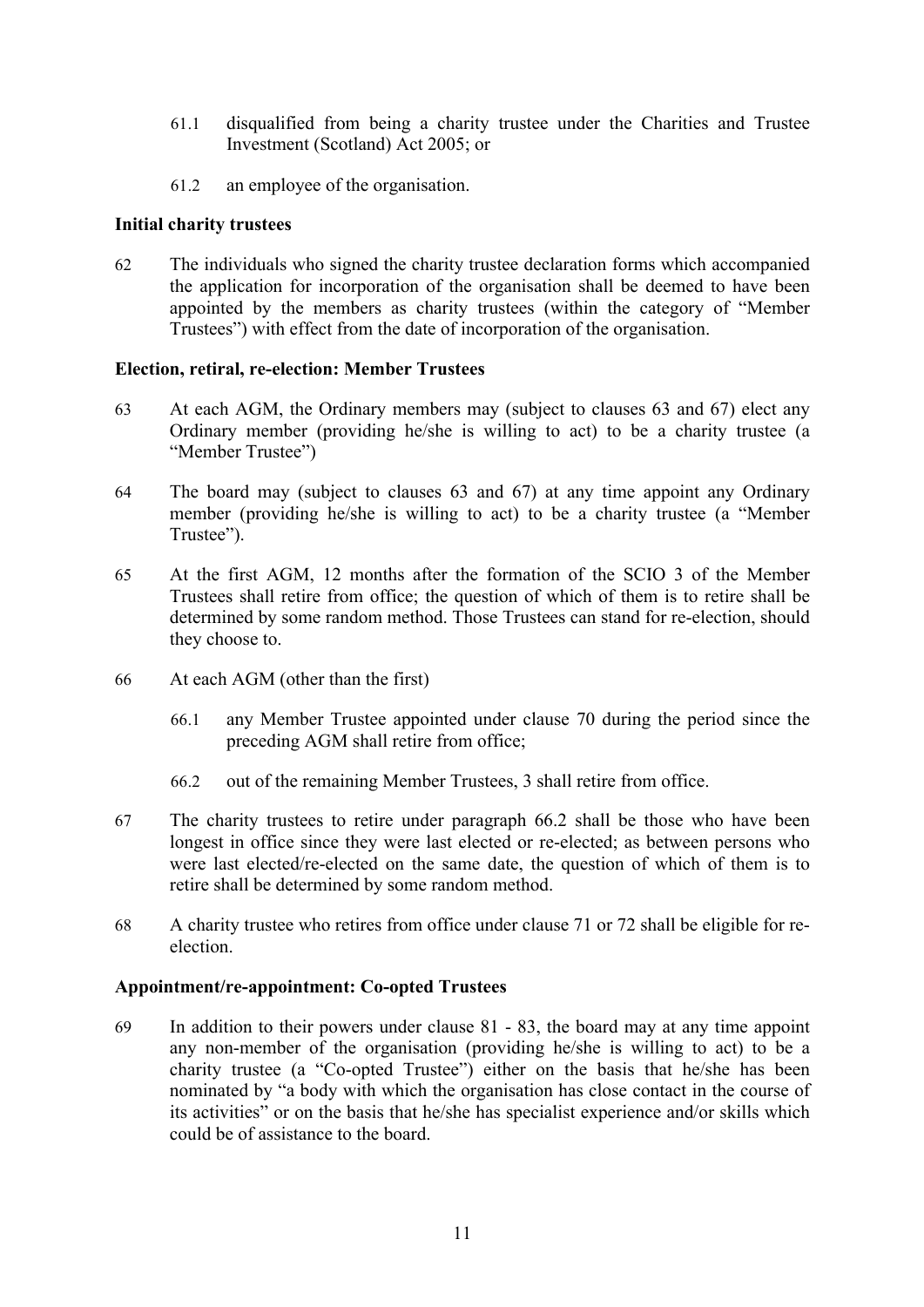70 At the conclusion of each AGM, all of the Co-opted Trustees shall retire from office – but shall then be eligible for re-appointment under clause 75.

### **Termination of office**

- 71 A charity trustee will automatically cease to hold office if:
	- 71.1 he/she becomes disqualified from being a charity trustee under the Charities and Trustee Investment (Scotland) Act 2005;
	- 71.2 he/she becomes incapable for medical reasons of carrying out his/her duties as a charity trustee - but only if that has continued (or is expected to continue) for a period of more than six months;
	- 71.3 (in the case of a Member Trustee) he/she ceases to be an Ordinary member of the organisation;
	- 71.4 he/she becomes an employee of the organisation;
	- 71.5 he/she gives the organisation a notice of resignation, signed by him/her;
	- 71.6 he/she is absent (without good reason, in the opinion of the board) from more than three consecutive meetings of the board - but only if the board resolves to remove him/her from office;
	- 71.7 he/she is removed from office by resolution of the board on the grounds that he/she is considered to have committed a serious breach of the code of conduct for charity trustees (as referred to in clause 88);
	- 71.8 he/she is removed from office by resolution of the board on the grounds that he/she is considered to have been in serious or persistent breach of his/her duties under section 66(1) or (2) of the Charities and Trustee Investment (Scotland) Act 2005; or
	- 71.9 he/she is removed from office by a resolution of the members passed at a members' meeting.
- 72 A resolution under paragraph 71.7, 71.8 or 71.9 shall be valid only if:
	- 72.1 the charity trustee who is the subject of the resolution is given reasonable prior written notice of the grounds upon which the resolution for his/her removal is to be proposed;
	- 72.2 the charity trustee concerned is given the opportunity to address the meeting at which the resolution is proposed, prior to the resolution being put to the vote; and
	- 72.3 (in the case of a resolution under paragraph 71.7 or 71.8) at least two thirds (to the nearest round number) of the charity trustees then in office vote in favour of the resolution.

#### **Register of charity trustees**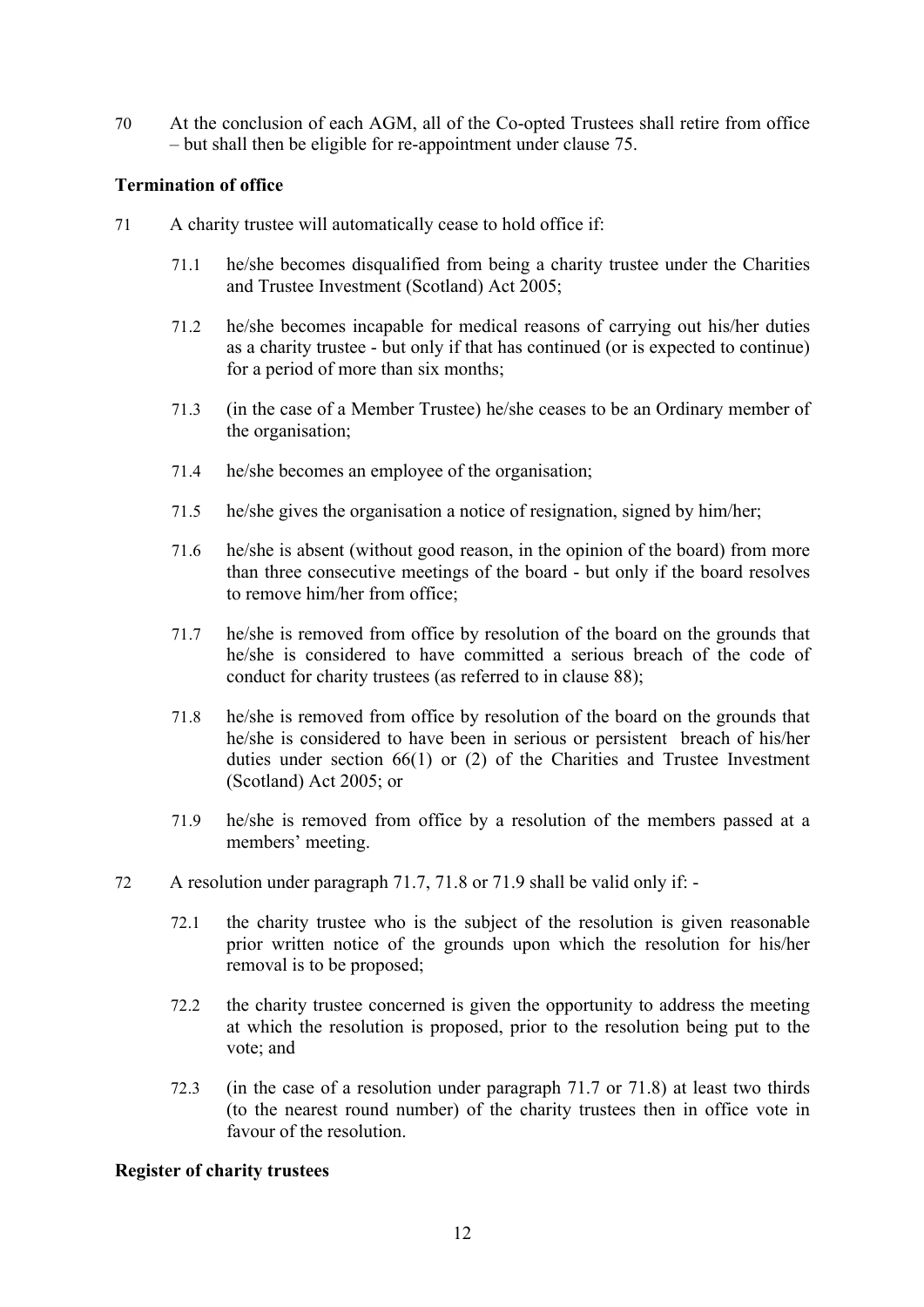- 73 The board must keep a register of charity trustees, setting out
	- 73.1 for each current charity trustee:
		- 73.1.1 his/her full name and address;
		- 73.1.2 the date on which he/she was appointed as a charity trustee; and
		- 73.1.3 any office held by him/her in the organisation;
	- 73.2 for each former charity trustee for at least 6 years from the date on which he/she ceased to be a charity trustee:
		- 73.2.1 the name of the charity trustee;
		- 73.2.2 any office held by him/her in the organisation; and
		- 73.2.3 the date on which he/she ceased to be a charity trustee.
- 74 The board must ensure that the register of charity trustees is updated within 28 days of any change:
	- 74.1 which arises from a resolution of the board or a resolution passed by the members of the organisation; or
	- 74.2 which is notified to the organisation.
- 75 If any person requests a copy of the register of charity trustees, the board must ensure that a copy is supplied to him/her within 28 days, providing the request is reasonable; if the request is made by a person who is not a charity trustee of the organisation, the board may provide a copy which has the addresses blanked out - if the SCIO is satisfied that including that information is likely to jeopardise the safety or security of any person or premises.

### **Office-bearers**

- 76 The charity trustees must elect (from among themselves) a chair and a treasurer.
- 77 In addition to the office-bearers required under clause 82, the charity trustees may elect (from among themselves) further office-bearers if they consider that appropriate.
- 78 All of the office-bearers will cease to hold office at the conclusion of each AGM, but may then be re-elected under clause 82 or 77.
- 79 A person elected to any office will automatically cease to hold that office:
	- 79.1 if he/she ceases to be a charity trustee; *or*
	- 79.2 if he/she gives to the organisation a notice of resignation from that office, signed by him/her.

#### **Powers of board**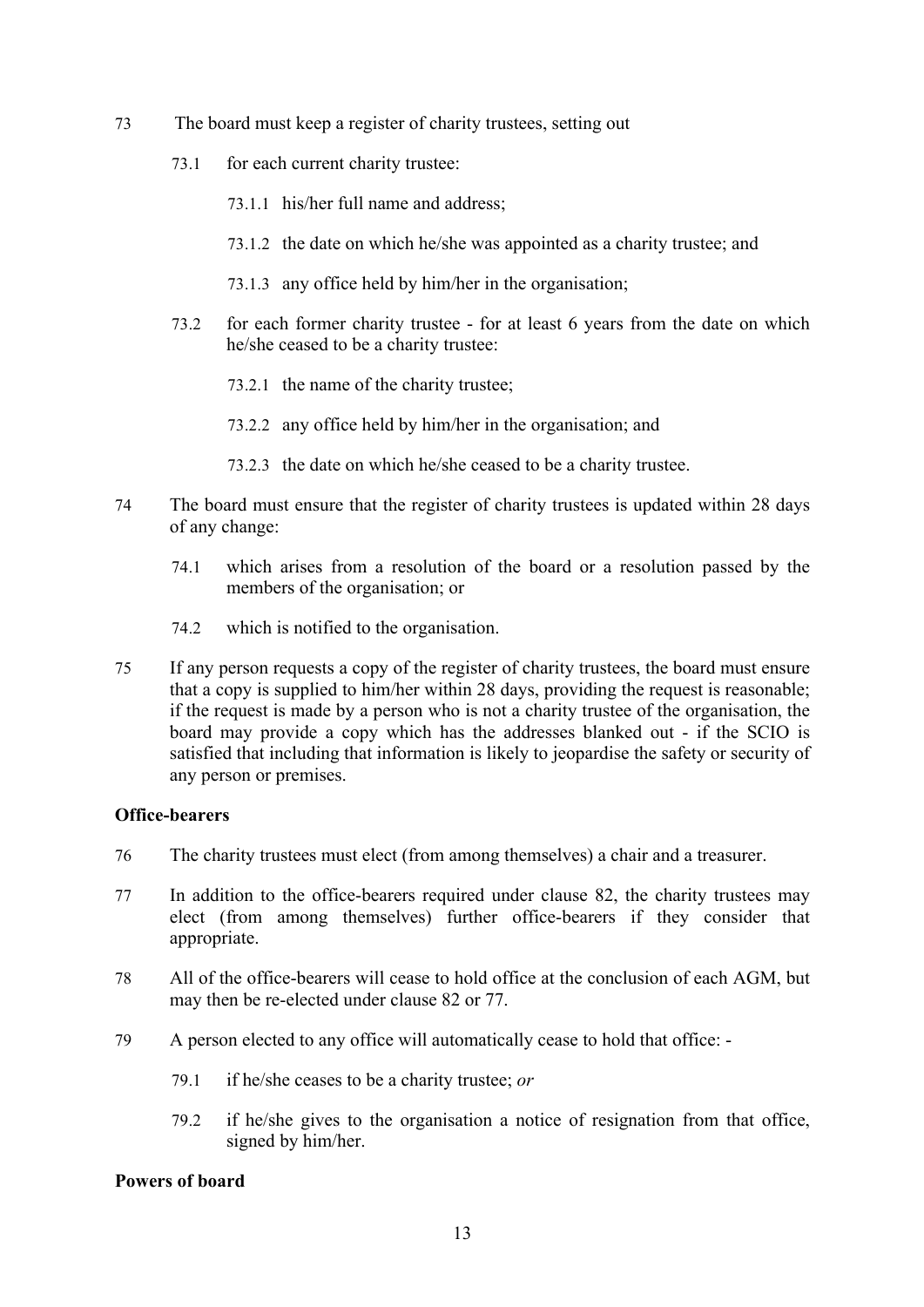- 80 Except where this constitution states otherwise, the organisation (and its assets and operations) will be managed by the board; and the board may exercise all the powers of the organisation.
- 81 A meeting of the board at which a quorum is present may exercise all powers exercisable by the board.
- 82 The members may, by way of a resolution passed in compliance with clause 48 (requirement for two-thirds majority), direct the board to take any particular step or direct the board not to take any particular step; and the board shall give effect to any such direction accordingly.

### **Charity trustees - general duties**

- 83 Each of the charity trustees has a duty, in exercising functions as a charity trustee, to act in the interests of the organisation; and, in particular, must:
	- 83.1 seek, in good faith, to ensure that the organisation acts in a manner which is in accordance with its purposes;
	- 83.2 act with the care and diligence which it is reasonable to expect of a person who is managing the affairs of another person;
	- 83.3 in circumstances giving rise to the possibility of a conflict of interest between the organisation and any other party:
		- 83.3.1 put the interests of the organisation before that of the other party;
		- 83.3.2 where any other duty prevents him/her from doing so, disclose the conflicting interest to the organisation and refrain from participating in any deliberation or decision of the other charity trustees with regard to the matter in question;
	- 83.4 ensure that the organisation complies with any direction, requirement, notice or duty imposed under or by virtue of the Charities and Trustee Investment (Scotland) Act 2005.
- 84 In addition to the duties outlined in clause 83, all of the charity trustees must take such steps as are reasonably practicable for the purpose of ensuring: -
	- 84.1 that any breach of any of those duties by a charity trustee is corrected by the charity trustee concerned and not repeated; and
	- 84.2 that any trustee who has been in serious and persistent breach of those duties is removed as a trustee.
- 85 Provided he/she has declared his/her interest and has not voted on the question of whether or not the organisation should enter into the arrangement - a charity trustee will not be debarred from entering into an arrangement with the organisation in which he/she has a personal interest; and (subject to clause 92 and to the provisions relating to remuneration for services contained in the Charities and Trustee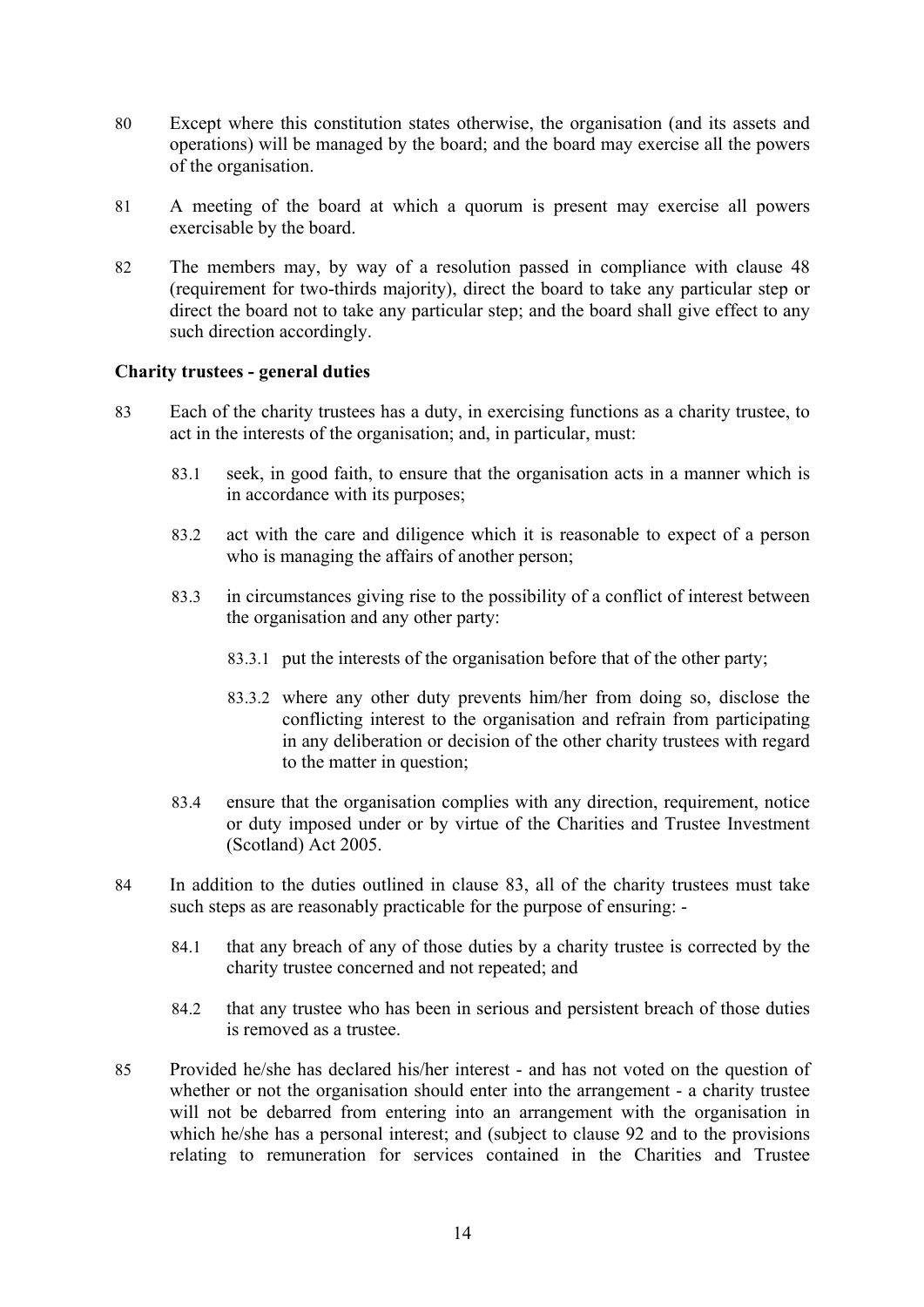Investment (Scotland) Act 2005), he/she may retain any personal benefit which arises from that arrangement.

- 86 No charity trustee may serve as an employee (full time or part time) of the organisation; and no charity trustee may be given any remuneration by the organisation for carrying out his/her duties as a charity trustee.
- 87 The charity trustees may be paid all travelling and other expenses reasonably incurred by them in connection with carrying out their duties; this may include expenses relating to their attendance at meetings.

### **Code of conduct for charity trustees**

- 88 Each of the charity trustees shall comply with the code of conduct (incorporating detailed rules on conflict of interest) prescribed by the board from time to time.
- 89 The code of conduct referred to in clause 88 shall be supplemental to the provisions relating to the conduct of charity trustees contained in this constitution and the duties imposed on charity trustees under the Charities and Trustee Investment (Scotland) Act 2005; and all relevant provisions of this constitution shall be interpreted and applied in accordance with the provisions of the code of conduct in force from time to time

# **DECISION-MAKING BY THE CHARITY TRUSTEES**

#### **Notice of board meetings**

- 90 Any charity trustee may call a meeting of the board *or* ask the secretary to call a meeting of the board.
- 91 At least 7 days' notice must be given of each board meeting, unless (in the opinion of the person calling the meeting) there is a degree of urgency which makes that inappropriate.

#### **Procedure at board meetings**

- 92 No valid decisions can be taken at a board meeting unless a quorum is present; the quorum for board meetings is 5 charity trustees, present in person.
- 93 If at any time the number of charity trustees in office falls below the number stated as the quorum in clause 92, the remaining charity trustee(s) will have power to fill the vacancies or call a members' meeting - but will not be able to take any other valid decisions.
- 94 The chair of the organisation should act as chairperson of each board meeting.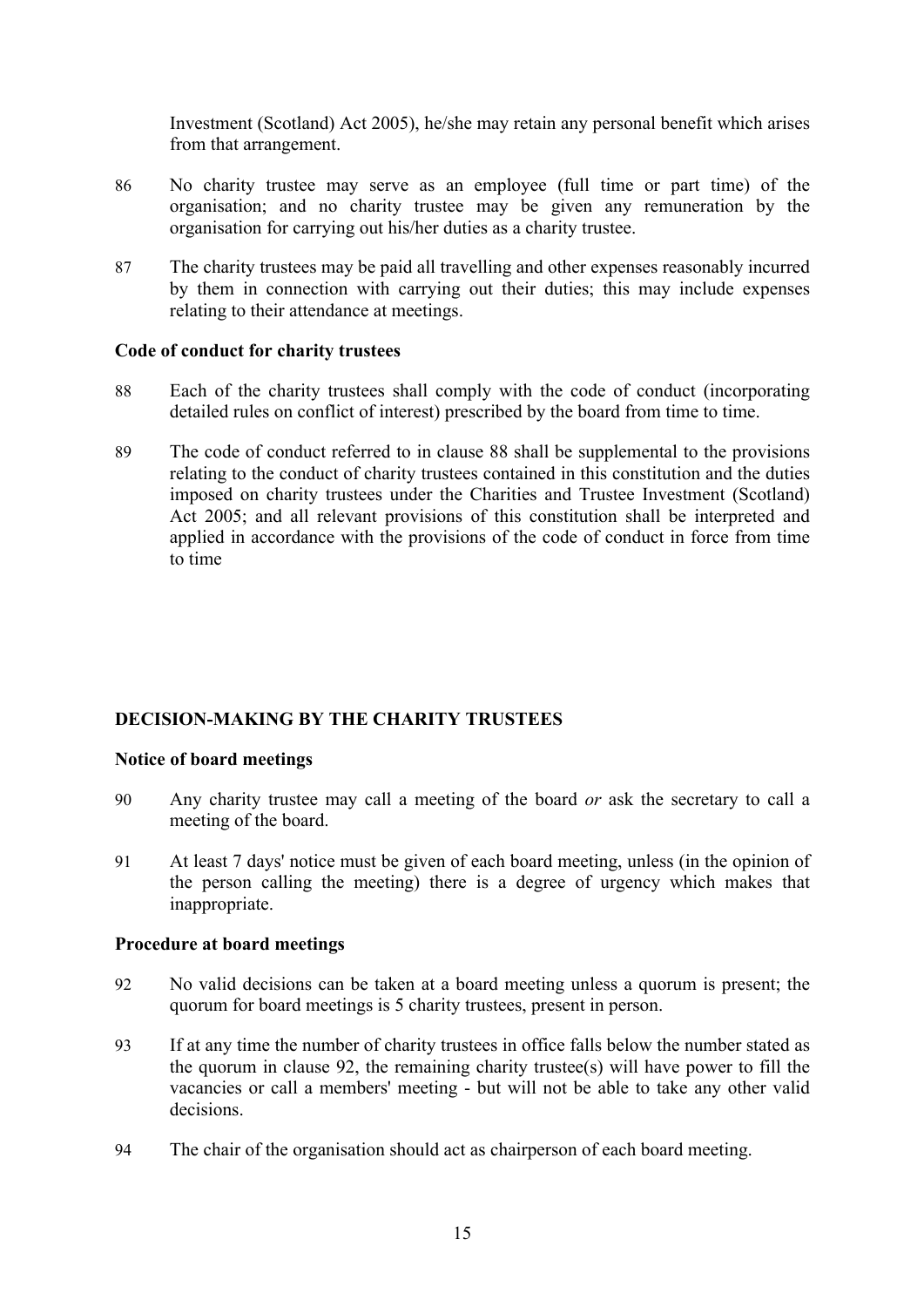- 95 If the chair is not present within 15 minutes after the time at which the meeting was due to start (or is not willing to act as chairperson), the charity trustees present at the meeting must elect (from among themselves) the person who will act as chairperson of that meeting.
- 96 Every charity trustee has one vote, which must be given personally.
- 97 All decisions at board meetings will be made by majority vote.
- 98 If there is an equal number of votes for and against any resolution, the chairperson of the meeting will be entitled to a second (casting) vote.
- 99 The board may, at its discretion, allow any person to attend and speak at a board meeting notwithstanding that he/she is not a charity trustee - but on the basis that he/she must not participate in decision-making.
- 100 A charity trustee must not vote at a board meeting (or at a meeting of a subcommittee) on any resolution which relates to a matter in which he/she has a personal interest or duty which conflicts (or may conflict) with the interests of the organisation; he/she must withdraw from the meeting while an item of that nature is being dealt with.
- 101 For the purposes of clause 100:
	- 101.1 an interest held by an individual who is "connected" with the charity trustee under section 68(2) of the Charities and Trustee Investment (Scotland) Act 2005 (husband/wife, partner, child, parent, brother/sister etc) shall be deemed to be held by that charity trustee;
	- 101.2 a charity trustee will be deemed to have a personal interest in relation to a particular matter if a body in relation to which he/she is an employee, director, member of the management committee, officer or elected representative has an interest in that matter.

### **Minutes**

- 102 The board must ensure that proper minutes are kept in relation to all board meetings and meetings of sub-committees.
- 103 The minutes to be kept under clause 1028 must include the names of those present; and (so far as possible) should be signed by the chairperson of the meeting.

# **ADMINISTRATION**

### **Delegation to sub-committees**

104 The board may delegate any of their powers to sub-committees; a sub-committee must include at least one charity trustee, but other members of a sub-committee need not be charity trustees.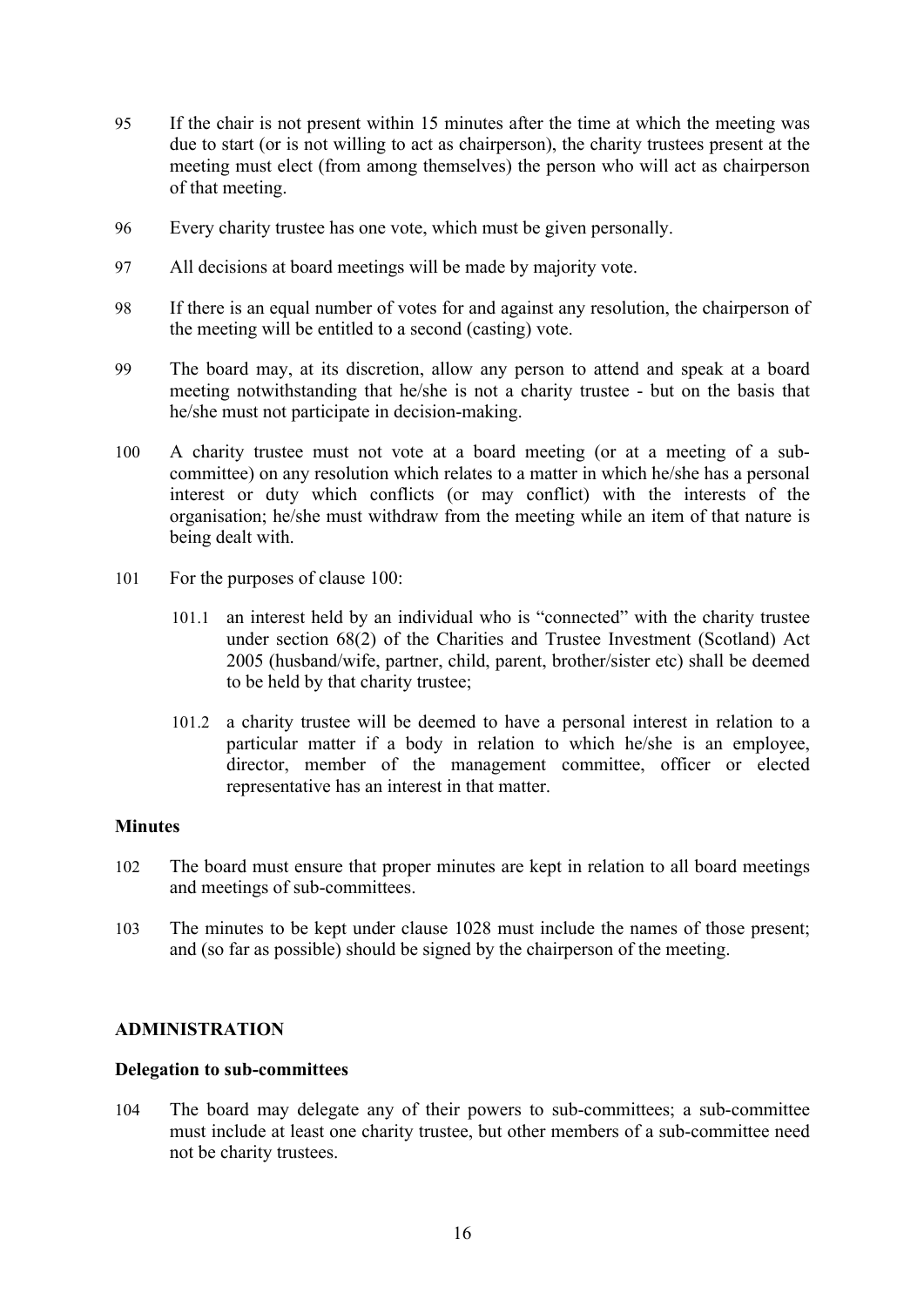- 105 The board may also delegate to the chair of the organisation (or the holder of any other post) such of their powers as they may consider appropriate.
- 106 When delegating powers under clause 104 or 105, the board must set out appropriate conditions (which must include an obligation to report regularly to the board).
- 107 Any delegation of powers under clause 104 or 105 may be revoked or altered by the board at any time.
- 108 The rules of procedure for each sub-committee, and the provisions relating to membership of each sub-committee, shall be set by the board.

### **Operation of accounts**

- 109 Subject to clause 116, the signatures of two out of three signatories appointed by the board will be required in relation to all operations (other than the lodging of funds) on the bank and building society accounts held by the organisation; at least one out of the two signatures must be the signature of a charity trustee.
- 110 Where the organisation uses electronic facilities for the operation of any bank or building society account, the authorisations required for operations on that account must be consistent with the approach reflected in clause 109.

# **Secretary**

111 The board shall appoint a secretary, and on the basis that the term of the appointment, the remuneration (if any) payable to the secretary, and the such conditions of appointment shall be as determined by the board; the secretary may be removed by them at any time.

#### **Accounting records and annual accounts**

- 112 The board must ensure that proper accounting records are kept, in accordance with all applicable statutory requirements.
- 113 The board must prepare annual accounts, complying with all relevant statutory requirements; if an audit is required under any statutory provisions (or if the board consider that an audit would be appropriate for some other reason), the board should ensure that an audit of the accounts is carried out by a qualified auditor.

### **MISCELLANEOUS**

# **Winding-up**

114 If the organisation is to be wound up or dissolved, the winding-up or dissolution process will be carried out in accordance with the procedures set out under the Charities and Trustee Investment (Scotland) Act 2005.